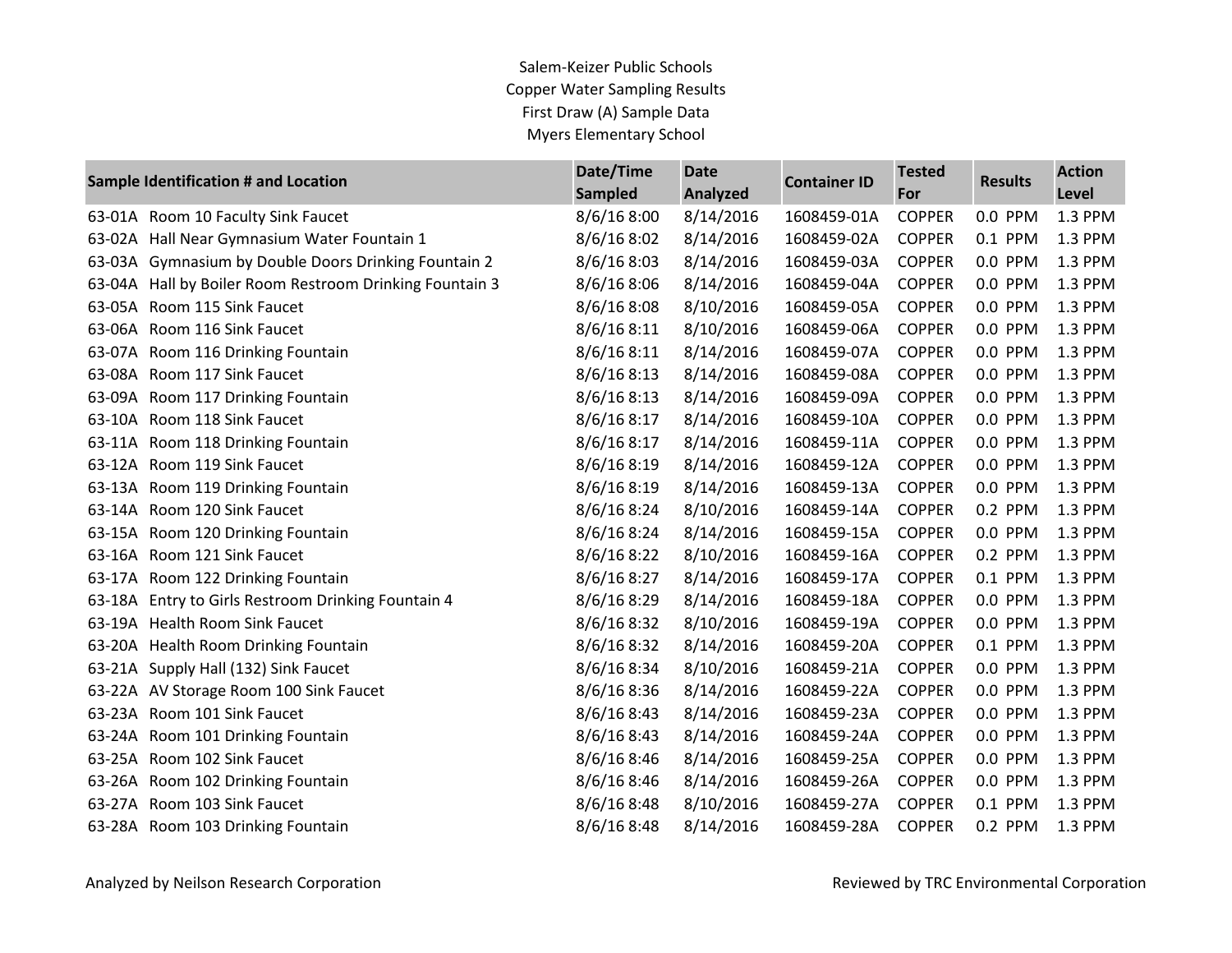# Salem-Keizer Public Schools Copper Water Sampling Results First Draw (A) Sample Data Myers Elementary School

|        |                                            | Date/Time      | <b>Date</b>     | <b>Container ID</b> | <b>Tested</b> | <b>Results</b> | <b>Action</b> |
|--------|--------------------------------------------|----------------|-----------------|---------------------|---------------|----------------|---------------|
|        | Sample Identification # and Location       | <b>Sampled</b> | <b>Analyzed</b> |                     | For           |                | Level         |
|        | 63-29A Hall to Restroom Drinking Fountain  | 8/6/168:54     | 8/14/2016       | 1608459-29A         | <b>COPPER</b> | 0.0 PPM        | 1.3 PPM       |
|        | 63-30A Room 105 Sink Faucet                | 8/6/168:56     | 8/10/2016       | 1608459-30A         | <b>COPPER</b> | 0.2 PPM        | 1.3 PPM       |
|        | 63-31A Room 105 Drinking Fountain          | 8/6/168:56     | 8/14/2016       | 1608459-31A         | <b>COPPER</b> | 0.2 PPM        | 1.3 PPM       |
| 63-32A | Room 104 Sink Faucet                       | 8/6/168:59     | 8/10/2016       | 1608459-32A         | <b>COPPER</b> | 0.1 PPM        | 1.3 PPM       |
|        | 63-33A Room 104 Drinking Fountain          | 8/6/16 8:59    | 8/14/2016       | 1608459-33A         | <b>COPPER</b> | 0.2 PPM        | 1.3 PPM       |
|        | 63-34A Room 106 Sink Faucet                | 8/6/169:02     | 8/10/2016       | 1608459-34A         | <b>COPPER</b> | 0.2 PPM        | 1.3 PPM       |
|        | 63-35A Room 106 Drinking Fountain          | 8/6/169:02     | 8/14/2016       | 1608459-35A         | <b>COPPER</b> | 0.1 PPM        | 1.3 PPM       |
| 63-36A | Room 107 Sink Faucet                       | 8/6/16 9:05    | 8/10/2016       | 1608459-36A         | <b>COPPER</b> | 0.1 PPM        | 1.3 PPM       |
|        | 63-37A Room 107 Drinking Fountain          | 8/6/16 9:05    | 8/14/2016       | 1608459-37A         | <b>COPPER</b> | 0.3 PPM        | 1.3 PPM       |
|        | 63-38A Room 110 Sink Faucet                | 8/6/16 9:09    | 8/10/2016       | 1608459-38A         | <b>COPPER</b> | 0.3 PPM        | 1.3 PPM       |
|        | 63-39A Room 110 Drinking Fountain          | 8/6/16 9:09    | 8/14/2016       | 1608459-39A         | <b>COPPER</b> | 0.3 PPM        | 1.3 PPM       |
| 63-40A | Room 108 Sink Faucet                       | 8/6/169:13     | 8/10/2016       | 1608459-40A         | <b>COPPER</b> | 0.3 PPM        | 1.3 PPM       |
| 63-41A | Room 108 Drinking Fountain                 | 8/6/169:13     | 8/14/2016       | 1608459-41A         | <b>COPPER</b> | 0.3 PPM        | 1.3 PPM       |
|        | 63-42A Room 109 Sink Faucet                | 8/6/169:20     | 8/14/2016       | 1608459-42A         | <b>COPPER</b> | 0.2 PPM        | 1.3 PPM       |
| 63-43A | Room 109 Drinking Fountain                 | 8/6/169:20     | 8/14/2016       | 1608459-43A         | <b>COPPER</b> | 0.2 PPM        | 1.3 PPM       |
| 63-44A | Room 112 Sink Faucet                       | 8/6/16 9:24    | 8/14/2016       | 1608459-44A         | <b>COPPER</b> | 0.1 PPM        | 1.3 PPM       |
|        | 63-45A Room 112 Drinking Fountain          | 8/6/16 9:24    | 8/14/2016       | 1608459-45A         | <b>COPPER</b> | 0.1 PPM        | 1.3 PPM       |
|        | 63-46A Room 111 Sink Faucet                | 8/6/169:27     | 8/10/2016       | 1608459-46A         | <b>COPPER</b> | 0.2 PPM        | 1.3 PPM       |
| 63-47A | Room 111 Drinking Fountain                 | 8/6/16 9:27    | 8/14/2016       | 1608459-47A         | <b>COPPER</b> | 0.4 PPM        | 1.3 PPM       |
| 63-48A | Room 113 Sink Faucet                       | 8/6/169:32     | 8/10/2016       | 1608459-48A         | <b>COPPER</b> | 0.0 PPM        | 1.3 PPM       |
| 63-49A | Room 113 Drinking Fountain                 | 8/6/169:32     | 8/14/2016       | 1608459-49A         | <b>COPPER</b> | 0.0 PPM        | 1.3 PPM       |
| 63-50A | Portable Room 131 Drinking Fountain        | 8/6/16 9:42    | 8/14/2016       | 1608459-50A         | <b>COPPER</b> | 0.0 PPM        | 1.3 PPM       |
|        | 63-51A Portable Room 131 Sink Faucet       | 8/6/16 9:42    | 8/14/2016       | 1608459-51A         | <b>COPPER</b> | 0.0 PPM        | 1.3 PPM       |
| 63-52A | Portable Room 132 Drinking Fountain        | 8/6/16 9:45    | 8/14/2016       | 1608459-52A         | <b>COPPER</b> | 0.0 PPM        | 1.3 PPM       |
|        | 63-53A Portable Room 132 Sink Faucet       | 8/6/16 9:45    | 8/14/2016       | 1608459-53A         | <b>COPPER</b> | 0.0 PPM        | 1.3 PPM       |
| 63-54A | Portable Room 133 Sink Faucet              | 8/6/169:50     | 8/10/2016       | 1608459-54A         | <b>COPPER</b> | 0.1 PPM        | 1.3 PPM       |
|        | 63-55A Portable Room 133 Drinking Fountain | 8/6/169:50     | 8/14/2016       | 1608459-55A         | <b>COPPER</b> | 0.1 PPM        | 1.3 PPM       |
|        | 63-56A Portable Room 134 Sink Faucet       | 8/6/16 9:52    | 8/10/2016       | 1608459-56A         | <b>COPPER</b> | 0.0 PPM        | 1.3 PPM       |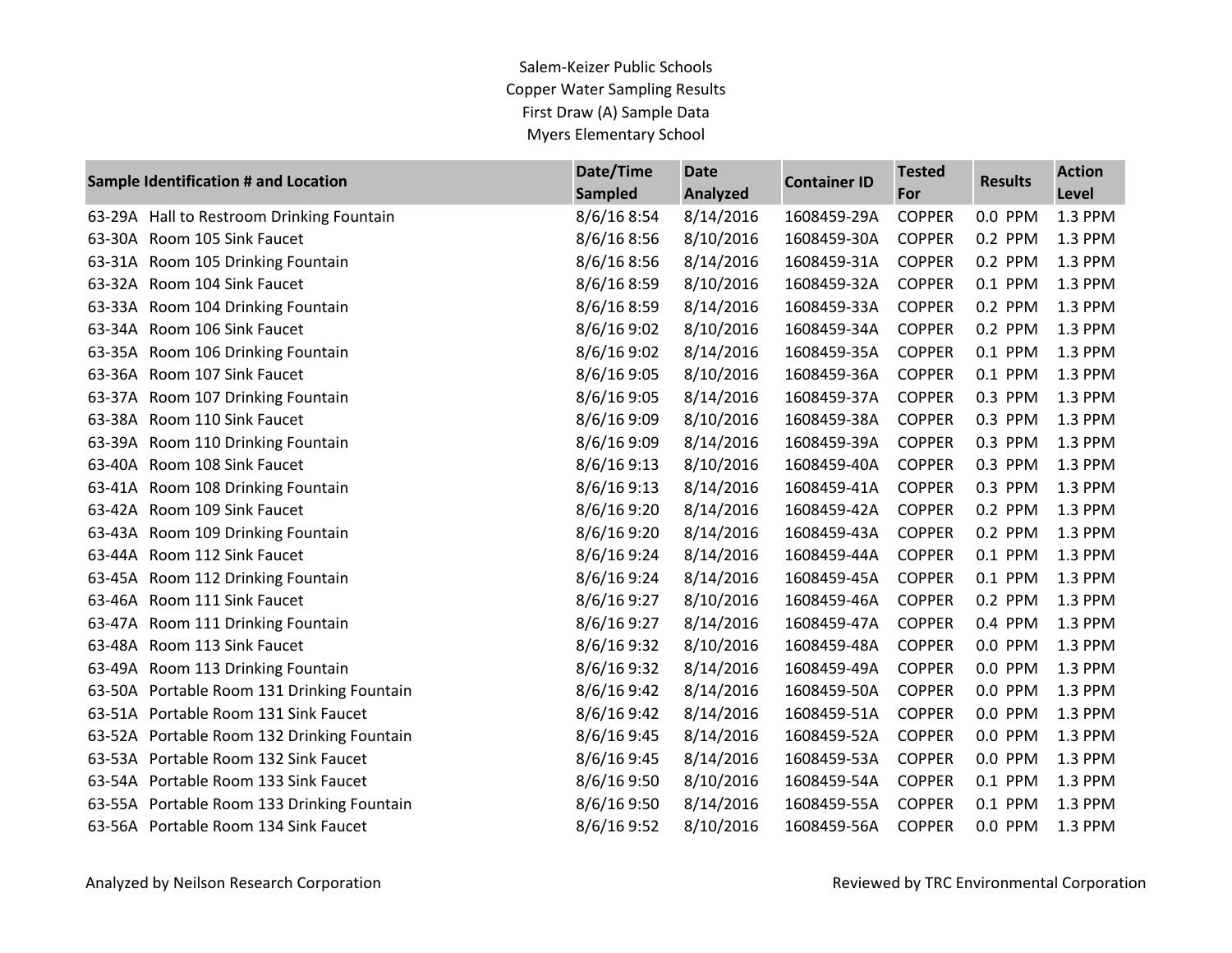# Salem-Keizer Public Schools Copper Water Sampling Results First Draw (A) Sample Data Myers Elementary School

| <b>Sample Identification # and Location</b>                 | Date/Time      | <b>Date</b> | <b>Container ID</b> | <b>Tested</b> | <b>Results</b> | <b>Action</b> |
|-------------------------------------------------------------|----------------|-------------|---------------------|---------------|----------------|---------------|
|                                                             | <b>Sampled</b> | Analyzed    |                     | For           |                | Level         |
| 63-57A Portable Room 134 Drinking Fountain                  | 8/6/16 9:52    | 8/10/2016   | 1608459-57A COPPER  |               | $0.0$ PPM      | $1.3$ PPM     |
| 63-58A Food Service Galley Dish Sink Faucet                 | 8/6/16 9:58    | 8/14/2016   | 1608459-58A         | COPPER        | $0.0$ PPM      | $1.3$ PPM     |
| 63-59A Drinking Fountain Across from Room 116 5             | 8/6/16 9:36    | 8/14/2016   | 1608459-59A         | <b>COPPER</b> | $0.0$ PPM      | $1.3$ PPM     |
| 63-60A Room 113 2nd Sink Faucet (Without Drinking Fountain) | 8/6/16 9:34    | 8/14/2016   | 1608459-60A         | <b>COPPER</b> | $0.0$ PPM      | $1.3$ PPM     |

EPA Action Level for Copper in Schools is 1.3 PPM

SKPS Action Level for Copper is 1.3 PPM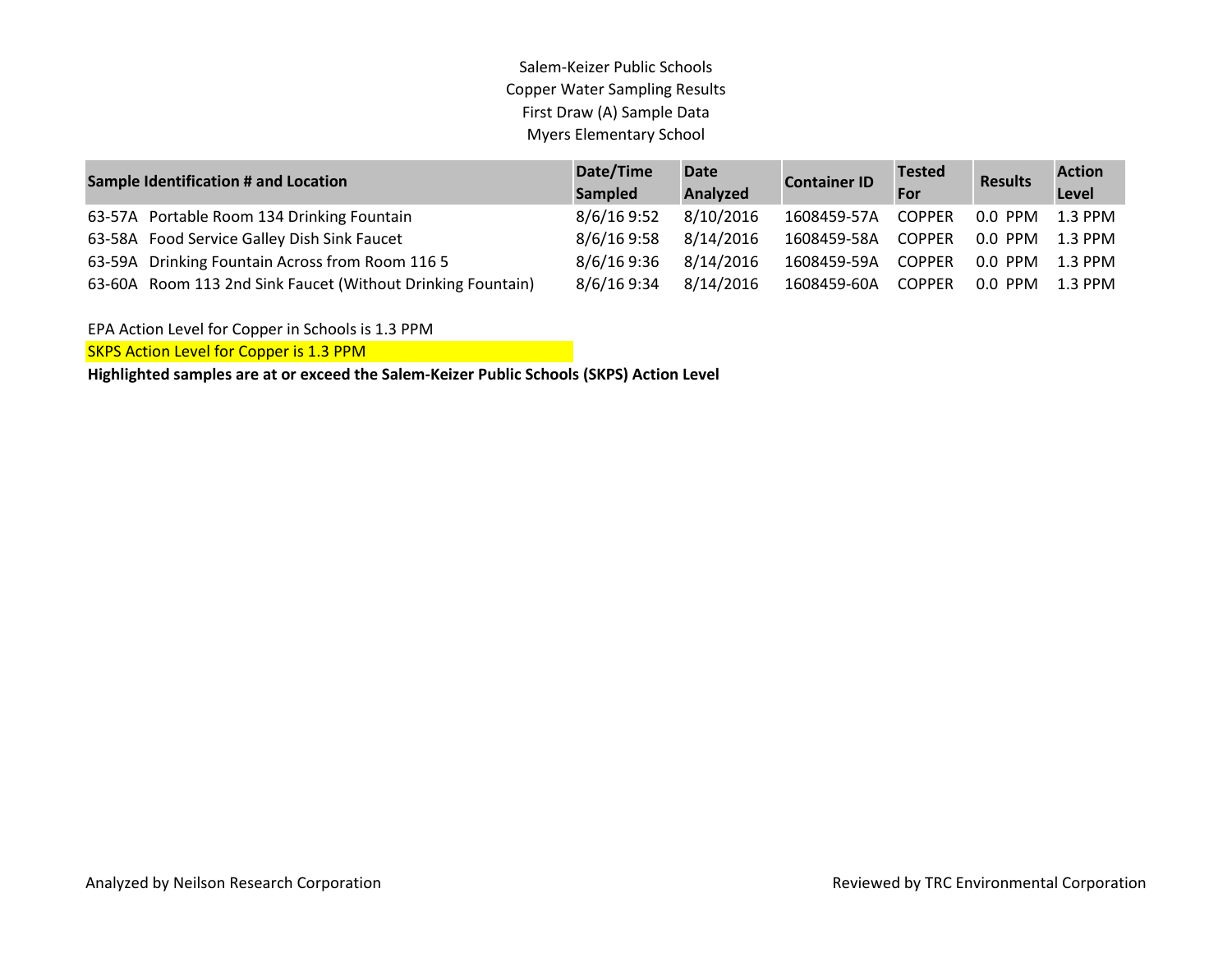# Salem-Keizer Public Schools Copper Water Sampling Results First Draw (C) Sample Data Myers Elementary School

| <b>Sample Identification # and Location</b>       | Date/Time<br><b>Sampled</b> | <b>Date</b><br>Analyzed | <b>Container ID Tested For</b> |               | <b>Results</b> | <b>Action</b><br>Level |
|---------------------------------------------------|-----------------------------|-------------------------|--------------------------------|---------------|----------------|------------------------|
| 63-08C Room 117 Sink Faucet                       | 1/6/175:43                  | 1/9/2017                | 782                            | <b>COPPER</b> | $0.2$ PPM      | 1.3 PPM                |
| 63-10C Room 118 Sink Faucet                       | 1/6/175:45                  | 1/9/2017                | 783                            | <b>COPPER</b> | $1.4$ PPM      | $1.3$ PPM              |
| 63-14C Room 120 Sink Faucet                       | 1/6/175:47                  | 1/9/2017                | 784                            | <b>COPPER</b> | $0.3$ PPM      | $1.3$ PPM              |
| 63-16C Room 121 Sink Faucet                       | $1/6/17$ 5:49               | 1/9/2017                | 785                            | <b>COPPER</b> | $0.2$ PPM      | $1.3$ PPM              |
| 63-22C AV Storage Room 100 Sink Faucet            | $1/6/17$ 5:54               | 1/9/2017                | 786                            | <b>COPPER</b> | $0.0$ PPM      | $1.3$ PPM              |
| 63-25C Room 102 Sink Faucet                       | $1/6/17$ 5:59               | 1/9/2017                | 787                            | <b>COPPER</b> | $0.1$ PPM      | $1.3$ PPM              |
| 63-30C Room 105 Sink Faucet                       | 1/6/176:01                  | 1/9/2017                | 788                            | <b>COPPER</b> | $0.3$ PPM      | $1.3$ PPM              |
| 63-59C Drinking Fountain Across from Room 116 (5) | $1/6/17$ 5:56               | 1/9/2017                | 789                            | <b>COPPER</b> | $0.0$ PPM      | $1.3$ PPM              |

## EPA Action Level for Copper in Schools is 1.3 PPM

**SKPS Action Level for Copper is 1.3 PPM**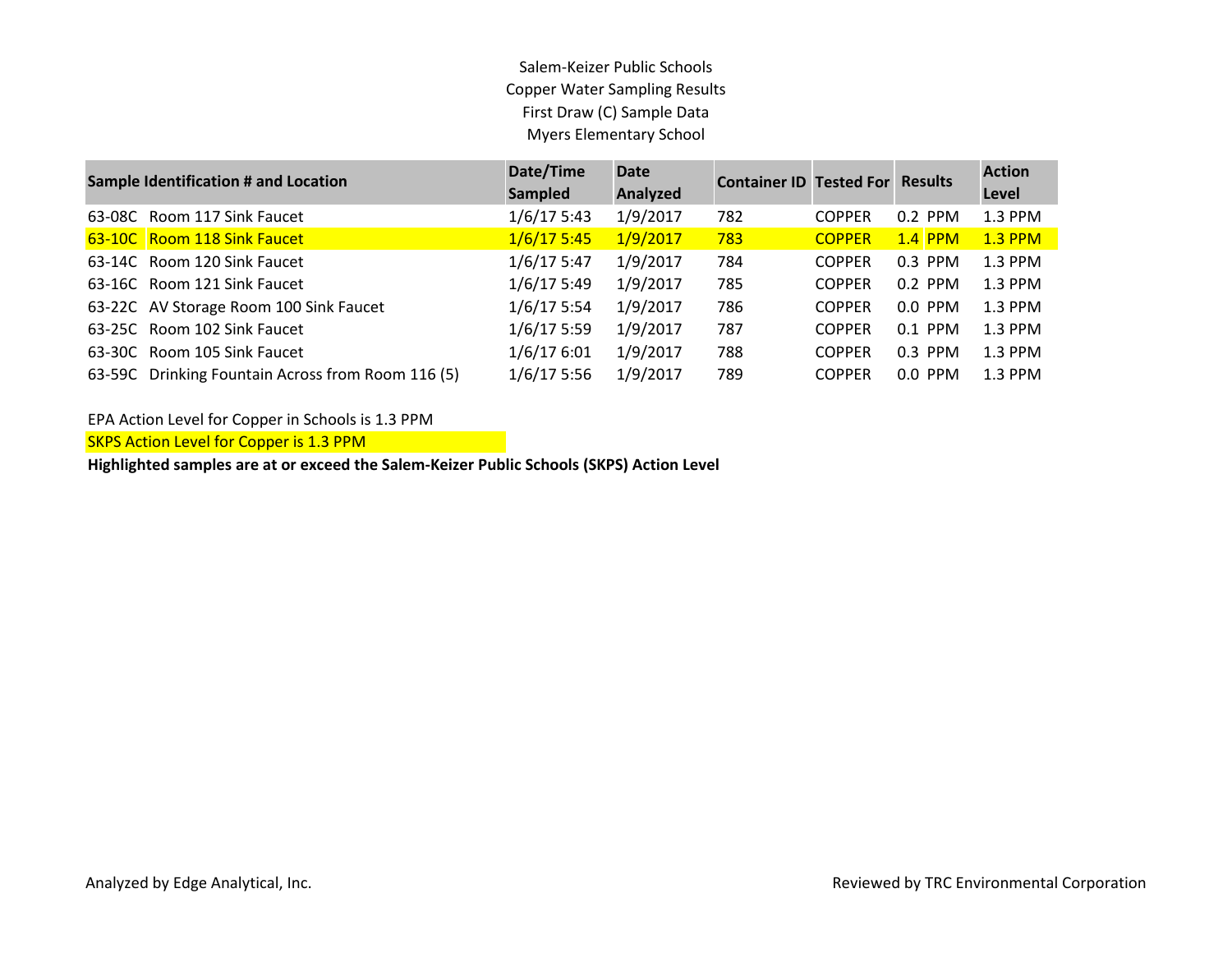# Salem-Keizer Public Schools Copper Water Sampling Results Flushed (D) Sample Data Myers Elementary School

| <b>Sample Identification # and Location</b>       | Date/Time<br>Sampled   | <b>Date</b><br>Analyzed | <b>Container ID Tested For Results</b> |               |                   | <b>Action</b><br>Level |
|---------------------------------------------------|------------------------|-------------------------|----------------------------------------|---------------|-------------------|------------------------|
| 63-08D Room 117 Sink Faucet                       | 1/6/2017 5:44 2/1/2017 |                         | 4398                                   | <b>COPPER</b> | <0.005 PPM        | 1.3 PPM                |
| 63-10D Room 118 Sink Faucet                       | 1/6/2017 5:46 2/1/2017 |                         | 4399                                   | <b>COPPER</b> | 0.0<br><b>PPM</b> | $1.3$ PPM              |
| 63-59D Drinking Fountain Across from Room 116 (5) | 1/6/2017 5:57 2/1/2017 |                         | 4400                                   | <b>COPPER</b> | $<$ 0.005 PPM     | 1.3 PPM                |

EPA Action Level for Copper in Schools is 1.3 PPM

**SKPS Action Level for Copper is 1.3 PPM**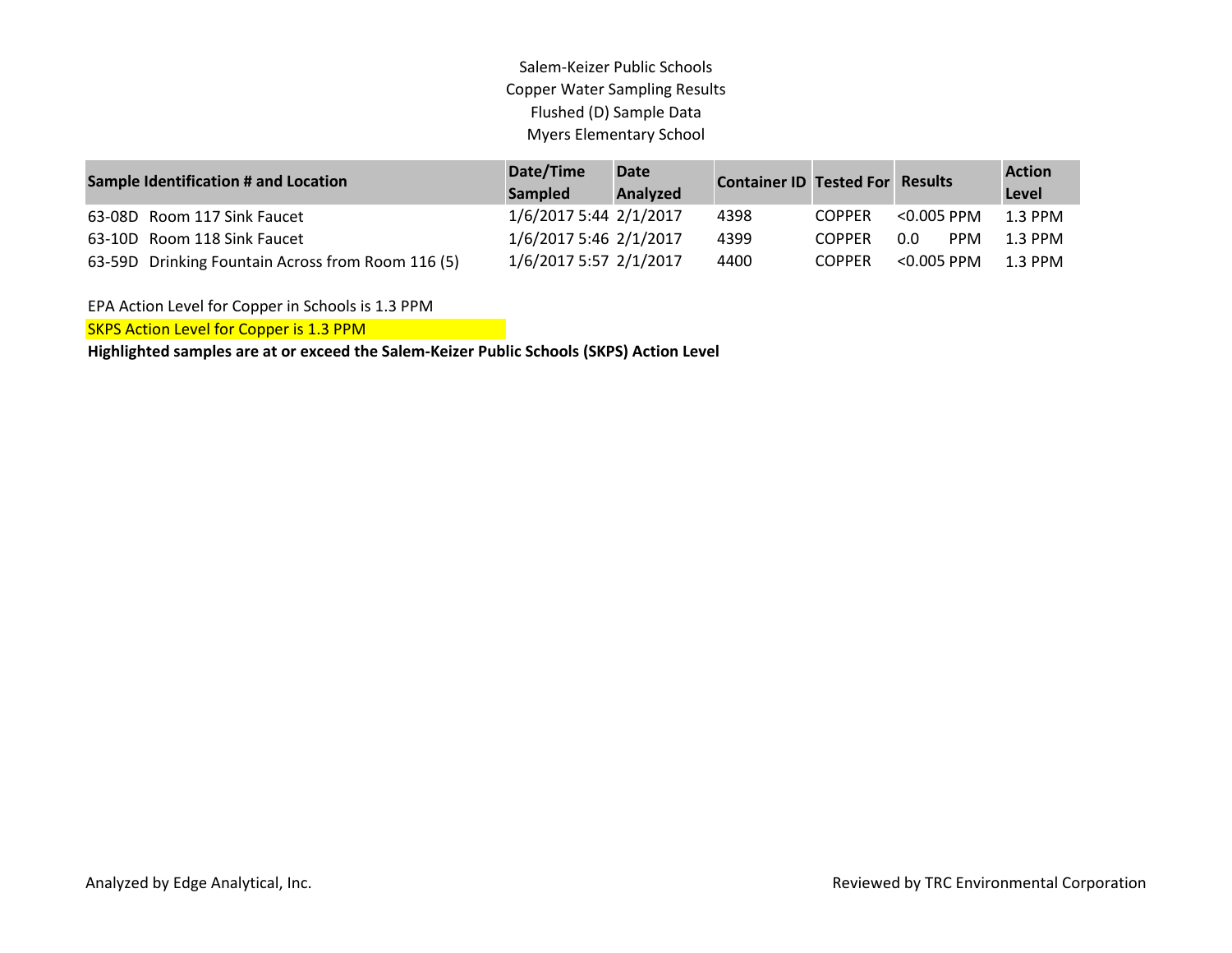Salem-Keizer Public Schools Copper Water Sampling Results First Draw (E) Sample Data Myers Elementary School

|        | <b>Sample Identification # and Location</b> | Date/Time<br><b>Sampled</b> | <b>Date</b><br>Analyzed | <b>Container ID Tested For Results</b> |               |            | <b>Action</b><br>Level |
|--------|---------------------------------------------|-----------------------------|-------------------------|----------------------------------------|---------------|------------|------------------------|
|        | 63-08E Room 117 Sink Faucet                 | 4/6/2017 6:16 4/11/2017     |                         | 18114                                  | <b>COPPER</b> | 0.6 PPM    | $1.3$ PPM              |
|        | 63-10E Room 118 Sink Faucet                 | 4/6/2017 6:19 4/11/2017     |                         | 18115                                  | <b>COPPER</b> | $-1.7$ PPM | $-1.3$ PPM             |
| 63-59E | Drinking Fountain Across from Rm 116 (5)    | 4/6/2017 6:22 4/11/2017     |                         | 18116                                  | <b>COPPER</b> | $0.0$ PPM  | 1.3 PPM                |

EPA Action Level for Copper in Schools is 1.3 PPM

**SKPS Action Level for Copper is 1.3 PPM**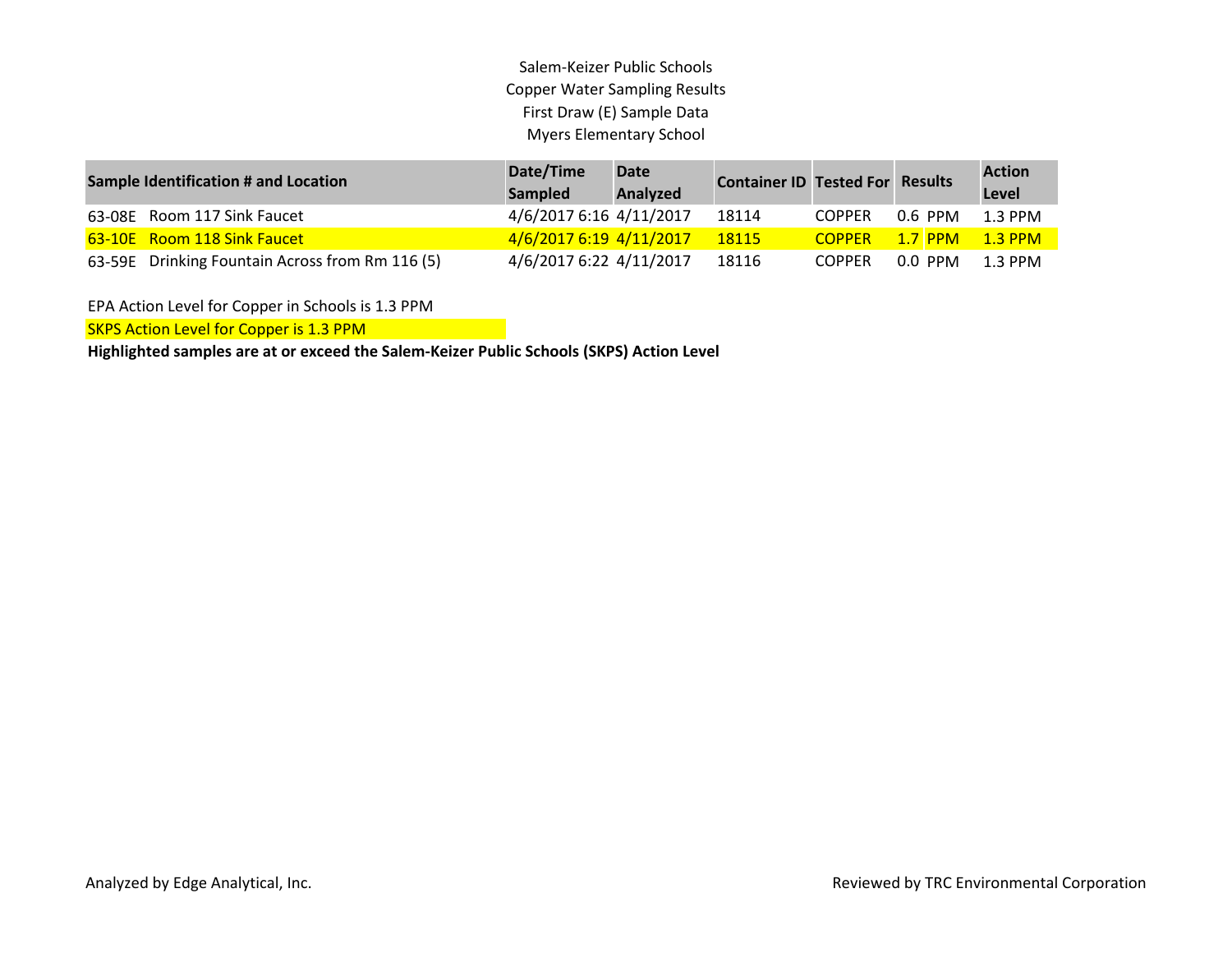Salem-Keizer Public Schools Copper Water Sampling Results First Draw (G) Sample Data Myers Elementary School

| Sample Identification # and Location | <b>Date/Time Sampled</b>    | <b>Date</b><br><b>Analyzed</b> | Container ID | <b>Tested</b><br><b>For</b> | <b>Results</b> | <b>Action</b><br>Level |
|--------------------------------------|-----------------------------|--------------------------------|--------------|-----------------------------|----------------|------------------------|
| 63-08G Room 117 Sink Faucet          | 1/5/2018 8:27:00AM 1/8/2018 |                                | 910          | <b>COPPER</b>               | 0.0 PPM        | 1.3 PPM                |
| 63-10G Room 118 Sink Faucet          | 1/5/2018 8:29:00AM 1/8/2018 |                                | 911          | <b>COPPER</b>               | 0.0 PPM        | 1.3 PPM                |

EPA Action Level for Copper in Schools is 1.3 PPM

SKPS Action Level for Copper is 1.3 PPM